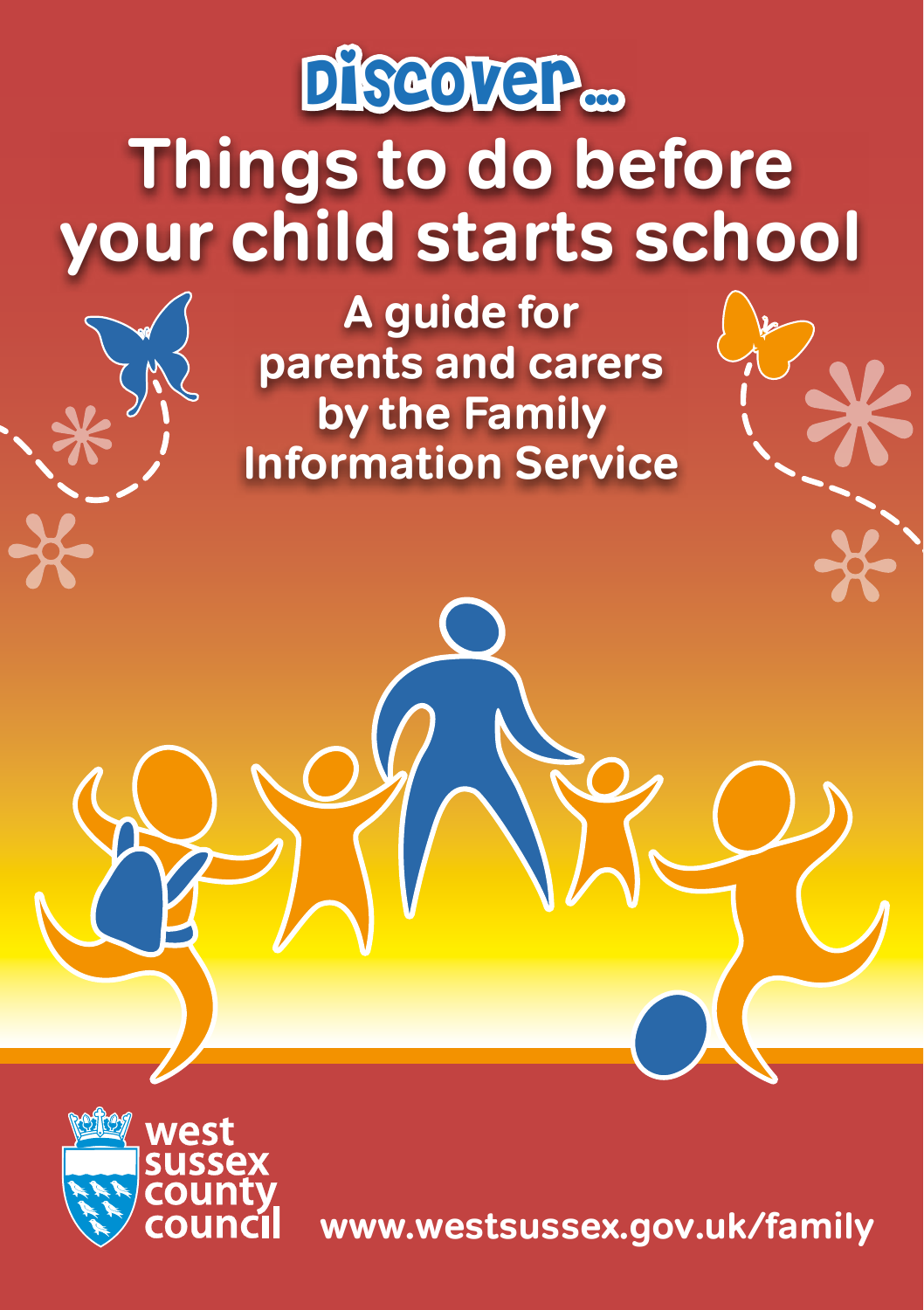## **Discover Things to do before your child starts school things to do before your child starts school**

As your child approaches school age there are many things you can do to prepare for the changes ahead. Helping children to feel confident and positive about school will give them a good start. They will be in a new place, with new children, new rules and routines. Many children find this very exciting whilst others will be a little daunted.

Many schools and pre-schools help children during their transition to school. They arrange programmes which may include:

- $\blacksquare$  visits to the school over several weeks:
- $\blacksquare$  walks around the school to see where things are, such as playgrounds and toilets;
- spending time in a classroom with teachers and other children;
- $\blacksquare$  the new teacher visiting your child in their pre-school setting;
- $\blacksquare$  time for parents to meet staff members and ask questions too.

## **These are some of the ways you can help your child:**

#### Building confidence

Talk with your child about what they think school will be like and share books with positive stories about starting school. Your local library can advise you on which books to choose and you can borrow them for free.

Here are some practical ideas to help your child feel confident on their first day at school.

- $\blacksquare$  Take your child along when buying their uniform, lunch box/school bag (if you need them) and choose items they can open and close themselves.
- n Get used to bedtime and morning routines that they will have when they start school. Getting enough sleep is very important.

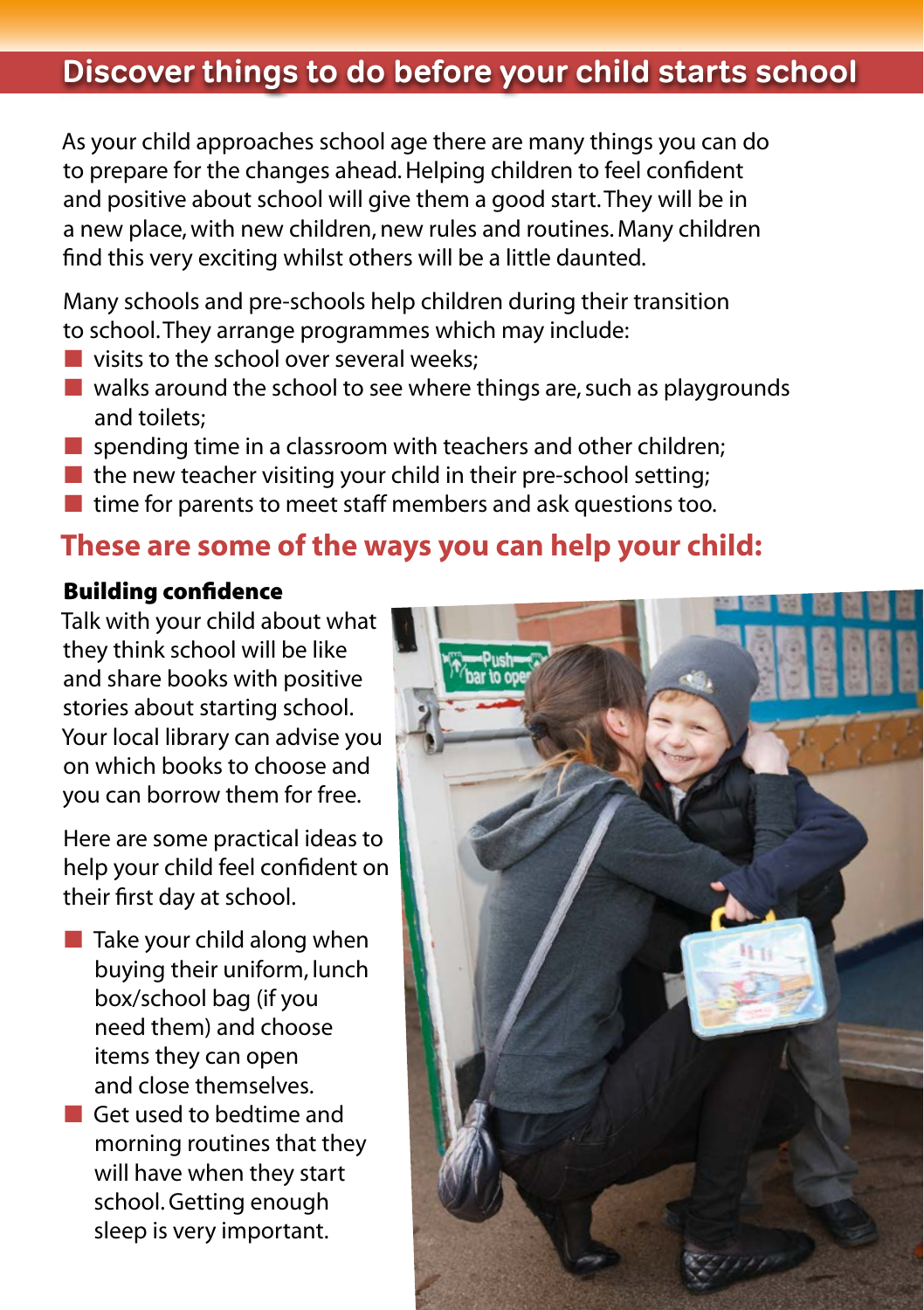- $\blacksquare$  Practice the route to school and work out how long it will take to get there.
- $\blacksquare$  Plan to take your child to school on the first day. Remember to show them where you will pick them up at the end of the day.

### Working together with the school

In the first few weeks it will help to think about the following for your child.

- $\blacksquare$  They may be tired at the end of the day don't plan too many activities after school.
- $\blacksquare$  They may be really hungry after school take a healthy snack when you pick them up and/or try giving them an early tea.
- $\blacksquare$  They may want to tell you all about their day as soon as they see you make sure you have time to listen.
- $\blacksquare$  Ask them about what happened at school each day.
- $\blacksquare$  Encourage your child to talk to the teacher if they are worried or upset about anything that happens.

If you do have concerns about how your child is settling at school, try and speak to the class teacher first. They may have made the same observations as you. Ask if there are things you can do at home that will help support your child. If you want to talk again about how things are going, agree a time with the class teacher.

It can also help if you:

- $\blacksquare$  let the teacher know if there is something happening at home that may be affecting your child;
- $\blacksquare$  let them know about any health problems your child may have;
- $\blacksquare$  read all the school notices and reply as soon as possible.

## Leaving your child at school

It can be quite difficult saying goodbye to your child. Ensure they know that you, or whoever is dropping them off, will be back to collect them later. If they're really upset, talk to the class teacher about ideas for making the separation process easier and work on them together. Ask if you can phone the school office later to check your child is okay.

## Eating at school

Eating at school can be a different experience for your child compared with eating at home or at a pre-school. Children will often sit at shared tables or on benches. They will be encouraged to feed themselves and to cut their own food using a knife and fork, so try and practice at home. If your child suffers from any food allergies it is important that you inform the school as soon as possible.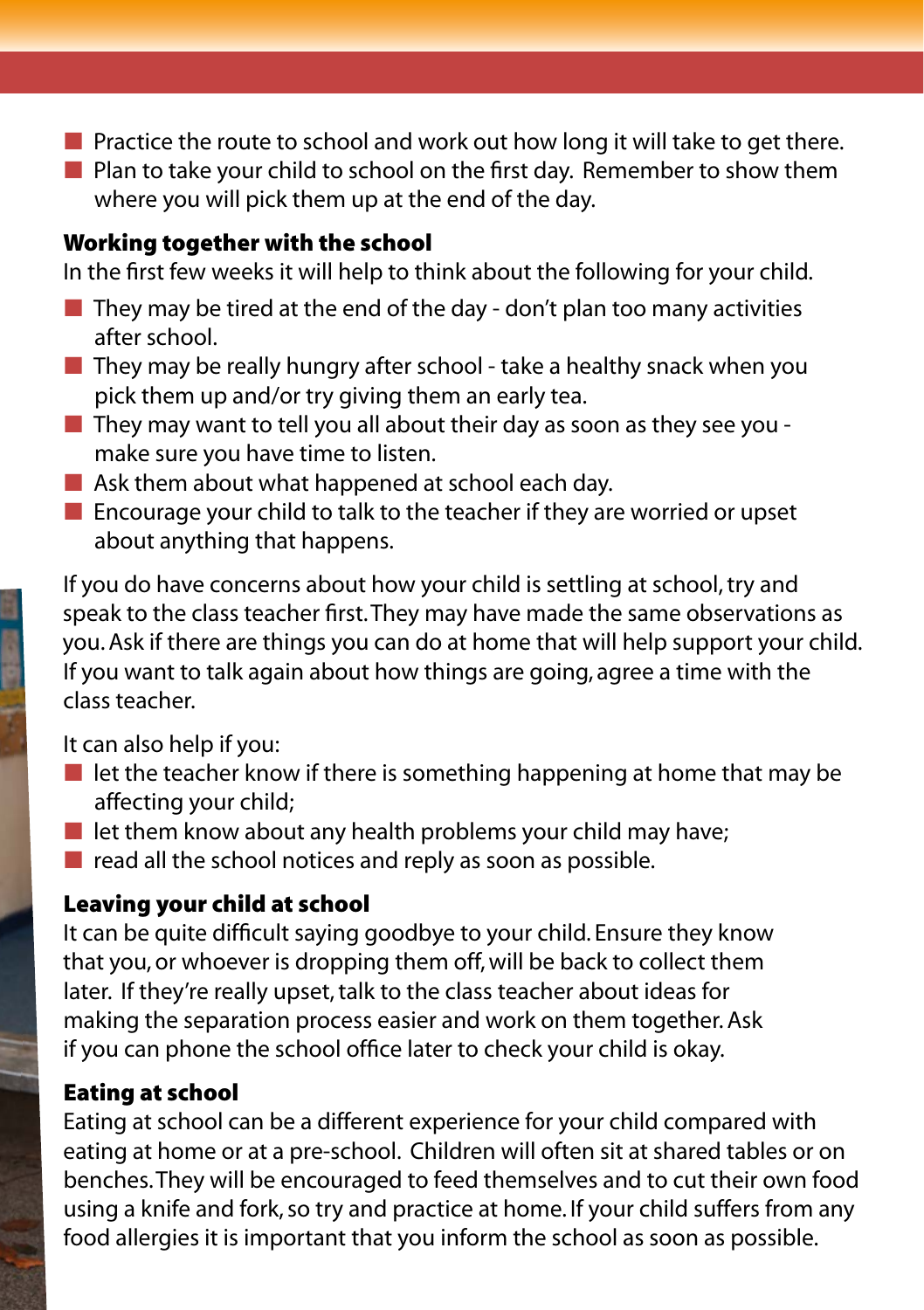All children in Reception, Year One and Year Two are now entitled to free school meals. If you plan to supply your child's own lunch here are some useful tips.

- $\blacksquare$  Remember to label your child's lunchbox half the class might have the same design!
- $\blacksquare$  Children are more likely to eat new foods when you're not watching and when they are surrounded by other children eating.
- $\blacksquare$  Some schools will not allow certain items in a lunch box. They should tell you this information before your child starts school.

## **Activities that will help your child:**

**Reading** together is fun and can also:

- $\blacksquare$  improve listening skills;
- $\blacksquare$  develop their imagination;
- $\blacksquare$  increase knowledge of people and ideas from around the world;
- $\blacksquare$  introduce them to new words, ideas and information:
- $\blacksquare$  improve their memory.

You can help improve your child's **language** skills by:

- $\blacksquare$  singing songs together;
- $\blacksquare$  having fun with rhymes and jokes;
- $\blacksquare$  asking them to follow simple instructions, for example how to pack their school bag;
- $\blacksquare$  identifying pictures, letters and words in books, magazines, on television or the internet;
- $\blacksquare$  talking to your child and giving them time to think about their reply.

Develop their **thinking** skills by:

- $\blacksquare$  asking questions about characters, places and events;
- $\blacksquare$  retelling stories together or creating a different ending;
- $\blacksquare$  making up sentences using a new or unusual word;
- $\blacksquare$  drawing pictures about a story you've read.

Continued over the page.

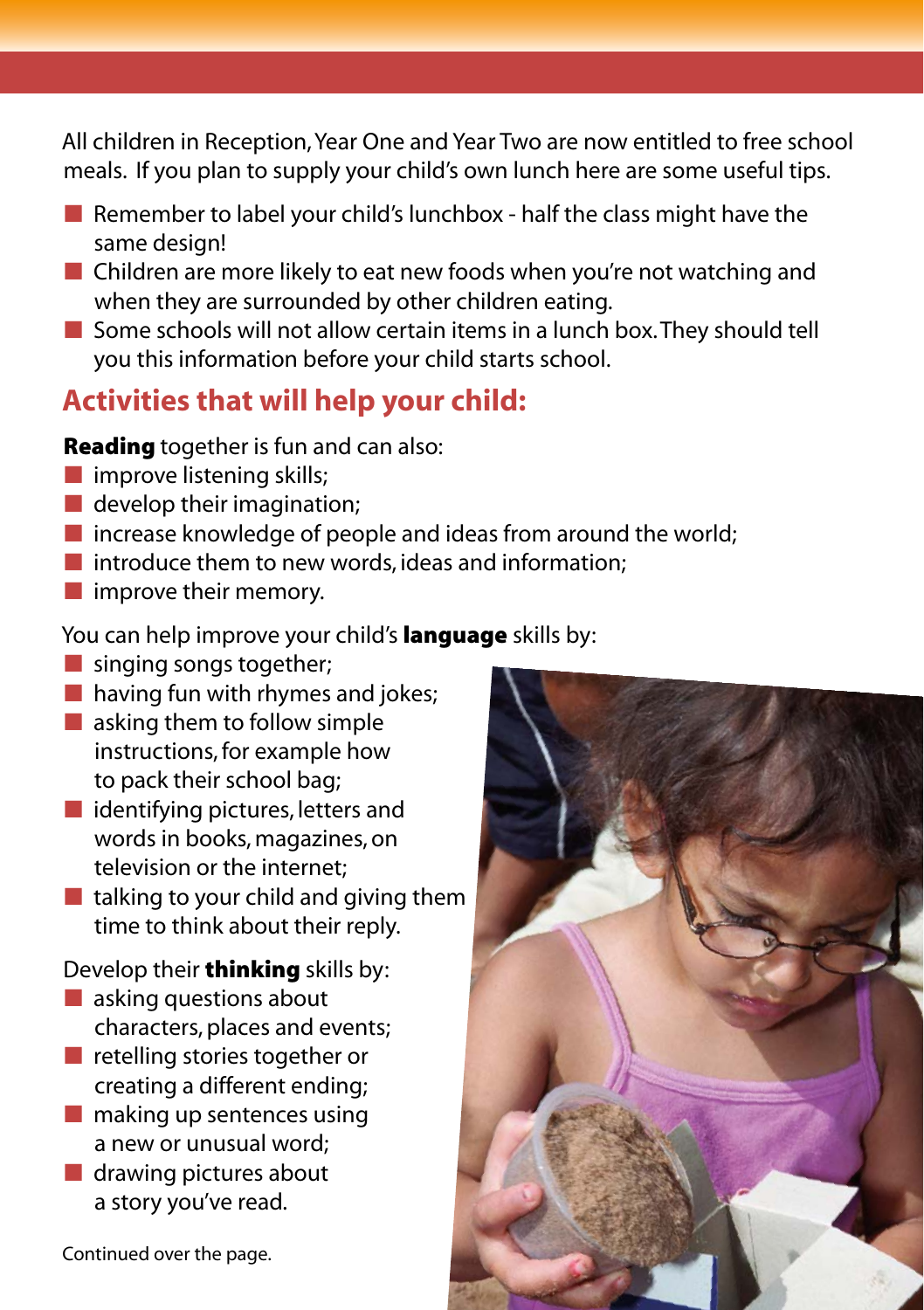## **Discover things to do before your child starts school**

#### Help develop their **writing** skills by:

- $\blacksquare$  drawing, making marks with pencils, crayons or paintbrushes on paper, or with sticks in sand;
- n praising your child's efforts, even if that's not how you would do it yourself:
- $\blacksquare$  looking at numbers, letters and familiar words you see around you.

#### Develop their **number** skills by:

- $\blacksquare$  encouraging your child to use words such as many, a lot, more or less;
- $\blacksquare$  finding things in a group that are different, or the same, such as shapes or colours;
- $\blacksquare$  finding opposites and patterns;
- $\blacksquare$  involving your child in everyday activities that require counting, for example setting the table for three people.

#### You can help develop their personal and social skills by:

- $\blacksquare$  arranging for them to play with other children so that they can learn to share and take turns;
- $\blacksquare$  encouraging them to tidy up after playing - make sure you join in too and praise their efforts;
- qiving specific instructions. This helps children to be clear about what they are being asked to do, for example "I'd like you to put all of the bricks in the box please."
- $\blacksquare$  talking about feelings and emotions;
- $\blacksquare$  encouraging them to "have a go" and become more independent, for example dressing themselves, pouring a drink or going to the toilet.

#### Help them to develop their **physical** skills by:

- $\blacksquare$  using scissors, drawing, craft activities and play dough;
- $\blacksquare$  finding opportunities to climb, run, skip, jump and lift;
- $\blacksquare$  playing and exploring at the park;
- $\blacksquare$  taking part in games and activities that make them out of breath.

Play is one of the most important needs children have, even once they go to school. Children learn a lot from times when things don't go to plan, so under supervision let them have freedom to explore and take some risks.